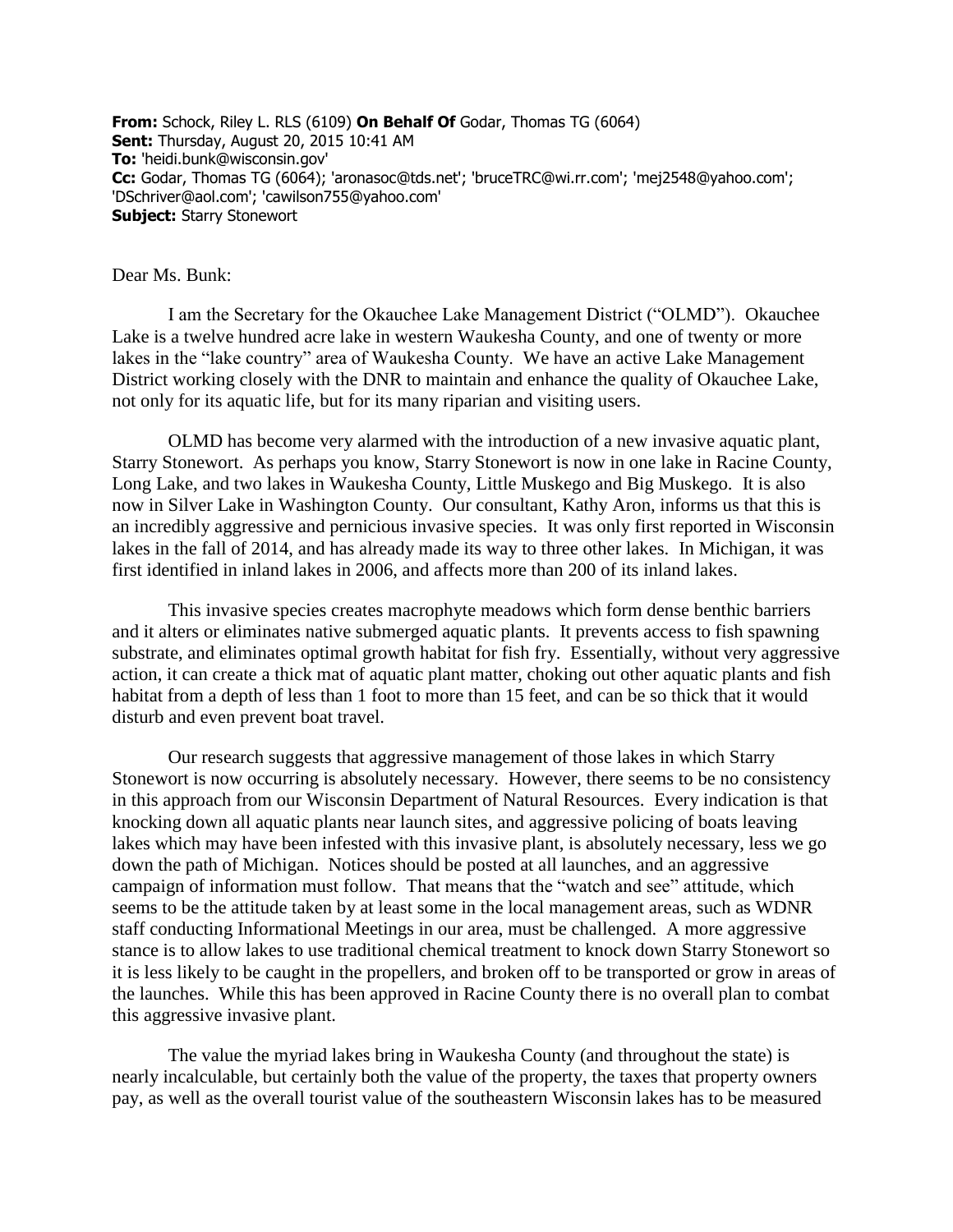in the hundreds of millions of dollars. Starry Stonewort, if not aggressively challenged, threatens these lakes, and threatens it not for a week or a year, but for generations to come.

Please know that OLMD is not an alarmist organization, but our being charged with stewardship over our incredible resource is fueling a need to demand prompt, deliberate, and decisive action by the DNR. At worst, the DNR should be getting out of the way of preventing aggressive treatment of Starry Stonewort with appropriate chemical treatments, and allowing the use of the emergency grants to combat this problem.

Please feel free to contact me or our aquatic consultant, Kathy Aron, [aronasoc@tds.net](mailto:aronasoc@tds.net) or 262-514-3234, for further information.

Very truly yours,

Thomas Godar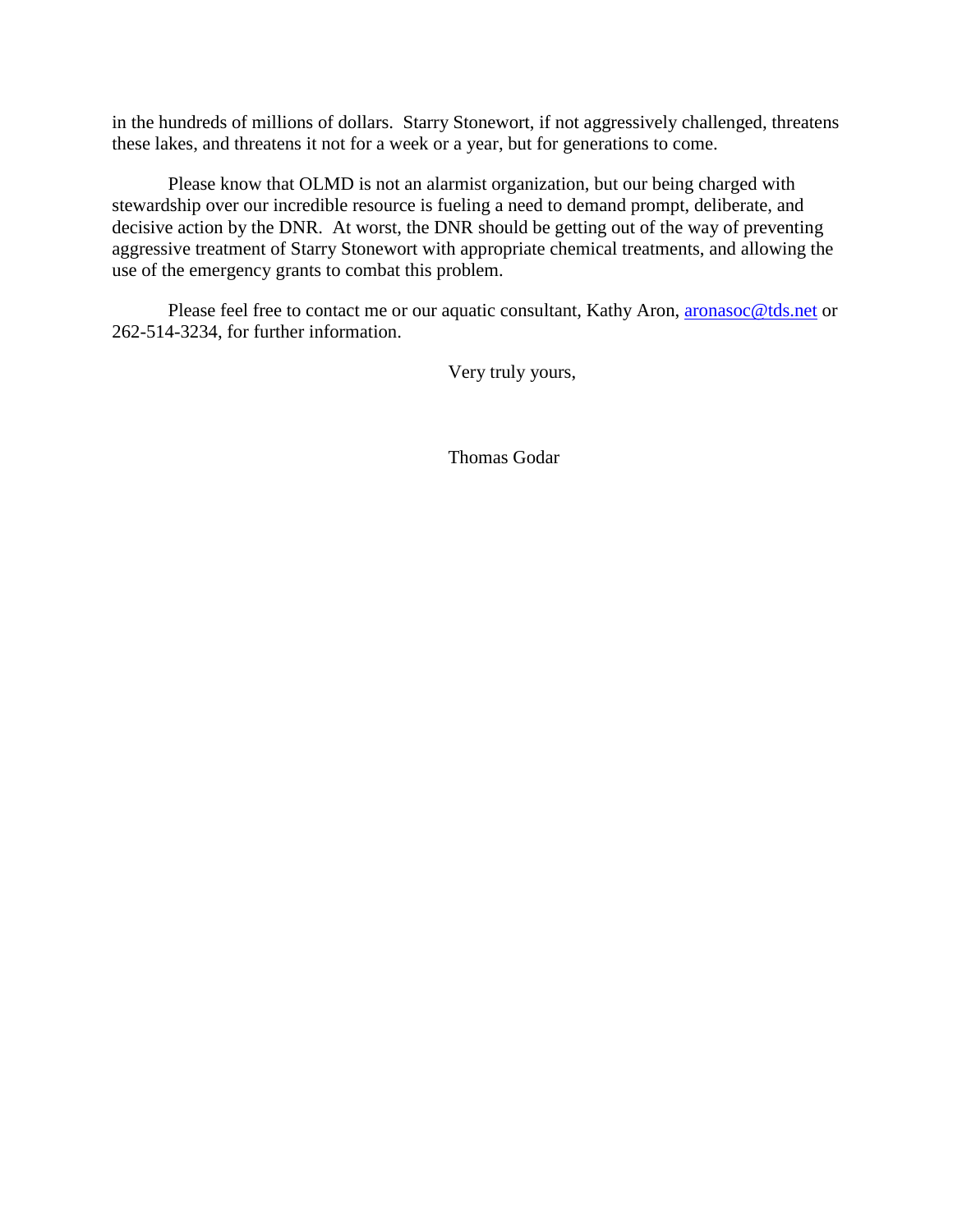**From:** Wakeman, Robert S - DNR [mailto:Robert.Wakeman@wisconsin.gov] **Sent:** Friday, August 21, 2015 4:05 PM **To:** Godar, Thomas TG (6064) **Cc:** Thiede, Kurt A - DNR; Bruhn, Michael L - DNR; Stevens, Patrick K - DNR; Ebersberger, Eric K - DNR; Budzinski, John M - DNR; Schaal, Carroll - DNR; Bunk, Heidi J - DNR; Francar, Samantha K - DNR **Subject:** Starry stonewort management in SE Wisconsin

Dear Mr. Godar,

Thank you for your email expressing your concerns over the current management of Starry stonewort in Southeast Wisconsin to Secretary Cathy Stepp, she has asked me to respond. I share your concerns and support your interest in doing everything we can do to prevent the spread of all aquatic invasive species (AIS).

I understand the sense of urgency that a new aquatic invasive species can generate especially if it is in a neighboring lake. Nobody wants to get another Eurasian Water-milfoil or Zebra mussel in their lake.

Our statewide strategy to combat AIS is simple. Our number one goal is to prevent the arrival of all aquatic invasive species to Wisconsin. This is accomplished through a comprehensive AIS education and outreach program that targets a variety of "pathways" that are used to bring these invasive species into our state. For those species that are already present our goal is to prevent their spread, we want to contain infestations. Early detection of AIS is critical, which is why we have implemented an AIS monitoring program across the state and have strongly supported the Citizen Lake Monitoring Network, both designed to find new infestations quickly so they can be targeted for control. For established populations of AIS, eradication is seldom possible, so we strive to control the impact they have on our lakes. Sometime management is possible (Eurasian Water-milfoil) sometimes it's not (Zebra mussels).

How early an AIS is found in a lake can determine what management actions are available. For example, the Starry stonewort infestation in Big Muskego Lake has been there for several years and is very extensive; therefore eradication is very unlikely and management will be difficult. The infestation in Silver Lake in Washington County is believed to be limited to the boat launch so an effort is being taken to physically remove the plant with a suction harvesting device.

The use of aquatic herbicides at boat launches to eliminate aquatic vegetation is a reasonable approach to minimize the spread of AIS from lakes. This can be considered at boat launches because the loss of any native aquatic plants will be minimal.

A broad or large scale application of aquatic algaecides (Copper) and herbicides (Hydrothol) for the control of Starry stonewort beyond launch areas is not supported in Wisconsin because it significantly damages native aquatic plant species and has not killed or prevented the spread of Starry stonewort within lakes in Michigan and Indiana. Elimination of native species through chemical treatment can actually lead to the spread of invasive species by creating areas of lake bed void of vegetation. Invasive species such as starry stonewort are quickly able to recolonize lake bed areas that are void of native aquatic vegetation.

The "wait and see" strategy was discussed at the public informational meetings because there is Wisconsin based research that shows that not all AIS will dominate a lake and our early management may make things worse. The Department presented this information at the public meetings to provide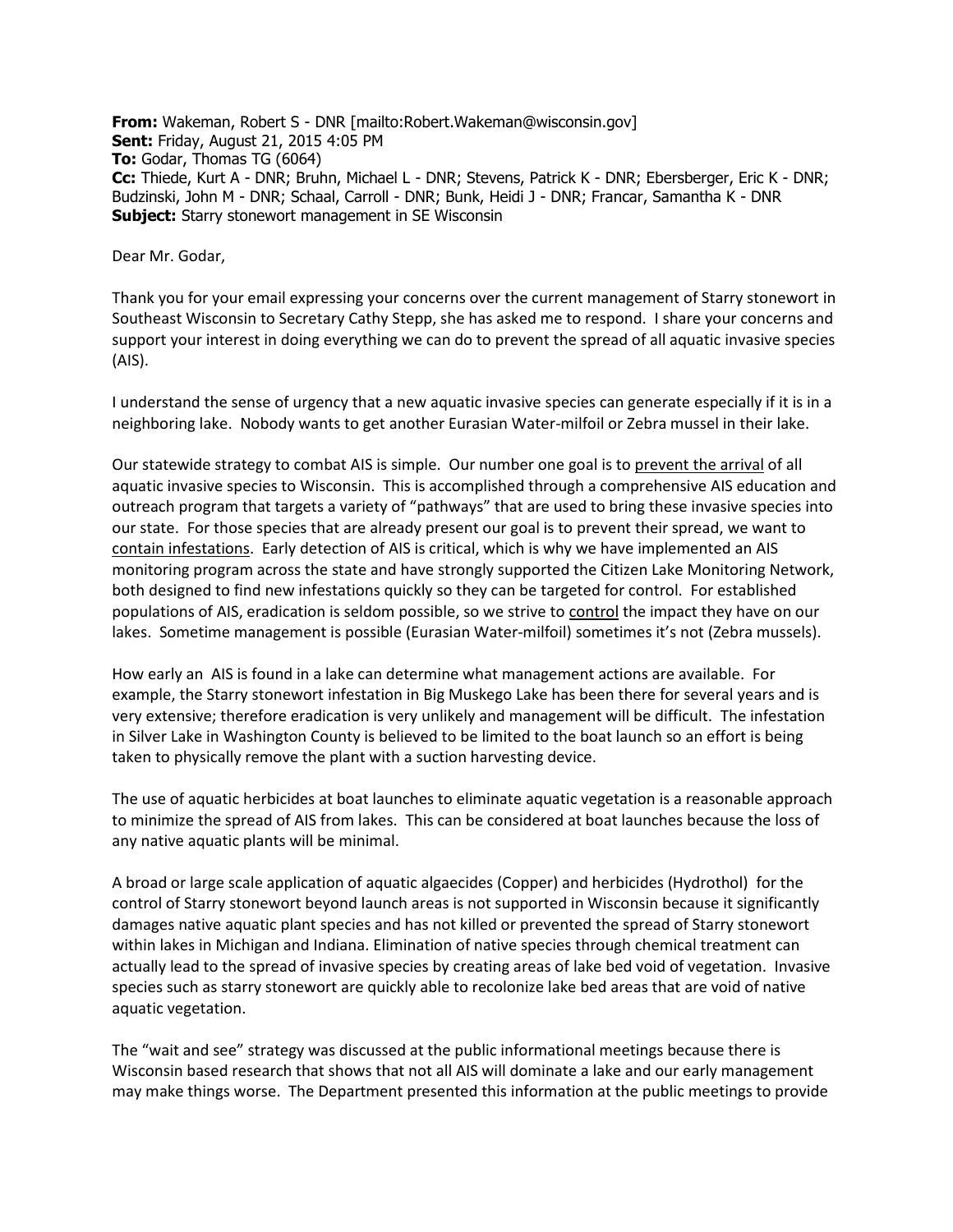those in attendance with a broad spectrum of approaches that can be considered, not because the Department has adopted this approach.

Prior to the arrival of Starry stonewort to southeastern Wisconsin, every public launch has been posted with signs that reminded boaters about the AIS laws which require boaters to inspect boats and trailers, remove mud and vegetation, drain water and never move live fish from a launch. In addition, the Department has developed a Rapid Response Framework to prepare for new AIS in Wisconsin. This Framework has been approved by the Federal government and guides our response actions when new AIS discoveries are made.

Since the discovery of Starry stonewort in Little Muskego Lake the Department has been very active in working with the affected lake management groups to develop and implement a rapid response plan for the containment of Starry stonewort. The Department is in the process of awarding each lake group a rapid response grant to help pay for the response actions. In addition the Department has increased public awareness about Starry stonewort by conducting three public informational meetings, conducting a Citizen Lake Monitoring Network (CLMN) workshop, holding a Starry stonewort identification training session and has trained several Clean Boat Clean Waters (CBCW) inspectors for the City of Muskego. Finally the Department has stepped up enforcement of the AIS laws around Waukesha County and has issued several citations to individuals that were not in compliance.

I strongly encourage the Okauchee Lake Management District to take advantage of our grant programs to implement a CBCW inspection program and to find a volunteer to participate in the CLMN program. These are the best defenses a lake can have to prevent the arrival of all AIS.

Thank you for contacting the Department with your concerns and I hope I have adequately addressed them, but if not please feel free to contact me at (262) 574 – 2149.

Bob

We are committed to service excellence. Visit our survey at<http://dnr.wi.gov/customersurvey> to evaluate how I did.

Bob Wakeman Wisconsin Aquatic Invasive Species Coordinator Wisconsin Department of Natural Resources

141 NW Barstow St., Rm. 180 Waukesha, WI 53188 (262) 574 – 2149

[robert.wakeman@wisconsin.gov](mailto:robert.wakeman@wisconsin.gov)